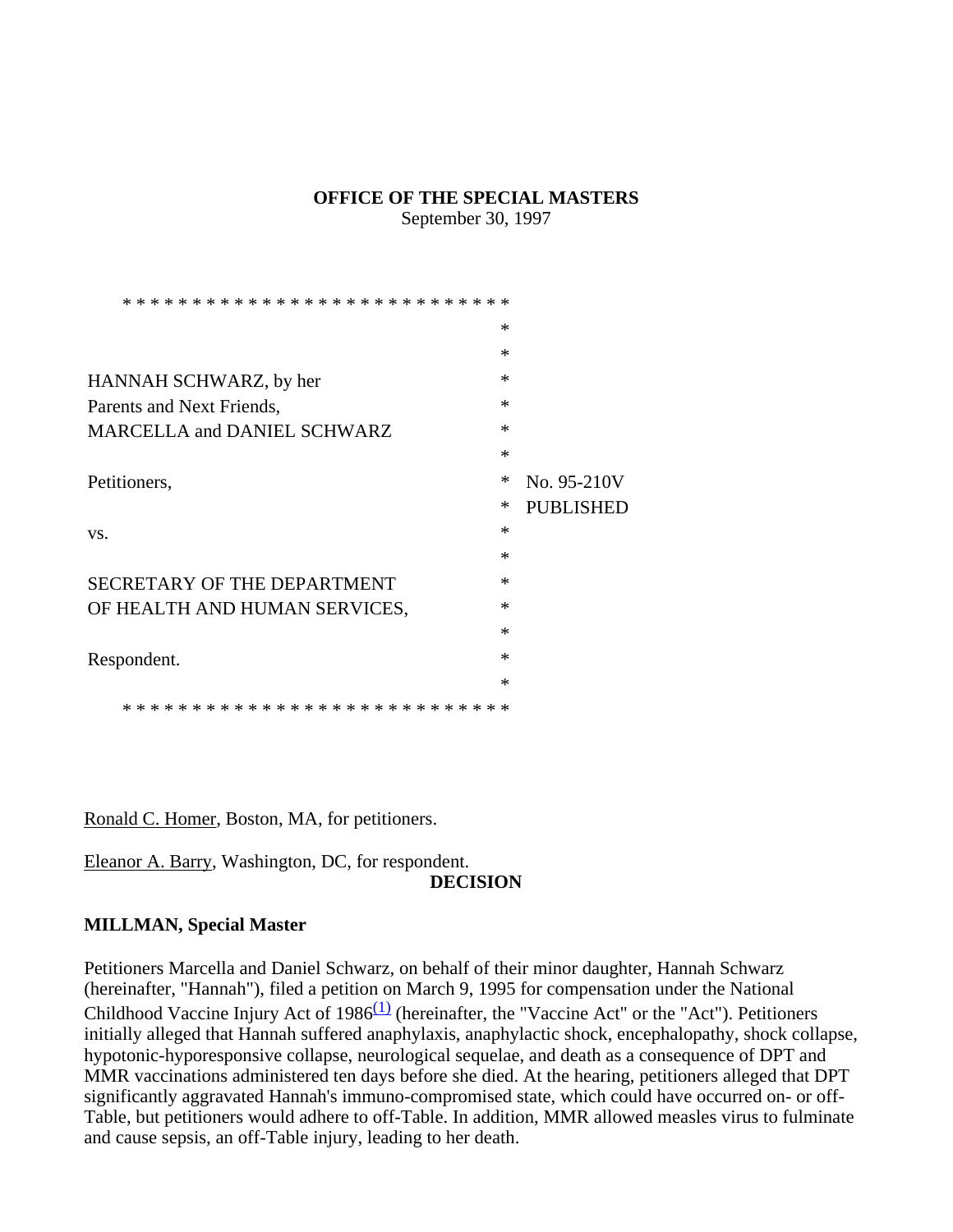The parents have satisfied the prima facie criteria enunciated in 42 U.S.C. § 300aa-11(c) of the Act, i.e., that they have not previously collected an award or settlement of a civil action for Hannah's death, and that Hannah received her DPT and MMR vaccinations in the United States.

The court heard the evidence in this case on June 23, 1997. Testifying for petitioners were Marcella Schwarz, Daniel Schwarz, and Dr. Lewell Brenneman. Testifying for respondent were Dr. Raoul Wientzen, Jr. and Dr. Virginia Anderson.

### **FACTS**

Hannah was born on December 9, 1991. Med. recs. at Ex. 17, p. 1. On October 15, 1993, when she was 22 months old, she received her fourth DPT vaccination and MMR vaccination (as well as her third polio vaccination, HIB, and hepatitis B). Med. recs. at Ex. 5, p. 1.

The pediatric records show that Hannah had constant fevers, upper respiratory infections, and otitis media (ear infections) during her life. Med. recs. at Ex. 5, pp. 2-17; Ex. 6, p. 1-9.

The ambulance trip report, dated October 25, 1993, at 8:34 a.m., states that she had semi-bloody fluid running out of her nose, and down her mouth and right cheek. Med. recs. at Ex. 9, p. 1. The last time her mother saw Hannah alive was that morning. *Id.* Mrs. Schwarz put Hannah to bed at about 7:00 p.m. Med. recs*.* at Ex. 9, p. 2. Hannah made noises during the night, which was normal for her. *Id.* She was congested and Mrs. Schwarz gave her some cold medicine. *Id.* Mrs. Schwarz stated Hannah did not have a medical history. *Id*.

Hannah was brought to St. Vincent Hospital. Med. recs. at Ex. 10, p. 1. She was dead on arrival. Med. recs. at Ex. 10, p*.* 3. The history given was that she had been ill for the last several days with a runny nose and low-grade fever. *Id.* Mrs. Schwarz said it was not a very high fever. *Id.* She was quite congested with greenish drainage from her nose. *Id.* She was in bed at 6:30 p.m. with Dimetapp and Pediaprofen. *Id.* Mrs. Schwarz switched Hannah to soy milk the day before. *Id.* Hannah moaned a little during the night, but Mrs. Schwarz said she usually did this. *Id.* Mrs. Schwarz found her face down in her crib, unresponsive and blue. *Id.* She had been dead for some time. *Id*.

The autopsy stated that the cause of death was unknown. Med. recs. at Ex. 10, p. 15. Hannah had prominent lymphoid tissue and follicular hyperplasia of her spleen, gastrointestinal tract and upper airway. *Id.* She had a possible conducting system abnormality of her heart. *Id*. Random sections from her cerebral cortex were within normal limits. *Id*. The brain was not swollen. Med. recs. at Ex. 10, p. 18; Ex. 11, p. 3.

In a letter dated November 8, 1993 to the Air Force Institute of Pathology (AFIP), Dr. Kenneth H. Mueller said that Hannah's history showed fairly severe colic for six to seven months. Med. recs. at Ex. 11, p. 5. In March 1993, she had high fevers which were sometimes accompanied by spots. *Id.* This continued for approximately one month. *Id.* Dr. Mueller questioned whether Hannah had roseola. *Id.*  She had atelectasis or a small focus of pneumonia. *Id.* There was elevation in her sedimentation rate. *Id.*  Hannah had otitis media and an upper respiratory infection in late September or early October. *Id.* She went to bed tired on October 24, 1993. *Id.*

A letter dated December 1, 1993 from Dr. Eric S. Suarez, a pediatric pathologist (AFIP consultation report), states that he cannot determine the cause of death. Med. recs. at Ex. 12, p. 1. Hannah's death certificate states the cause of death is unknown. Med. recs. at Ex. 13, p. 1.

#### **TESTIMONY**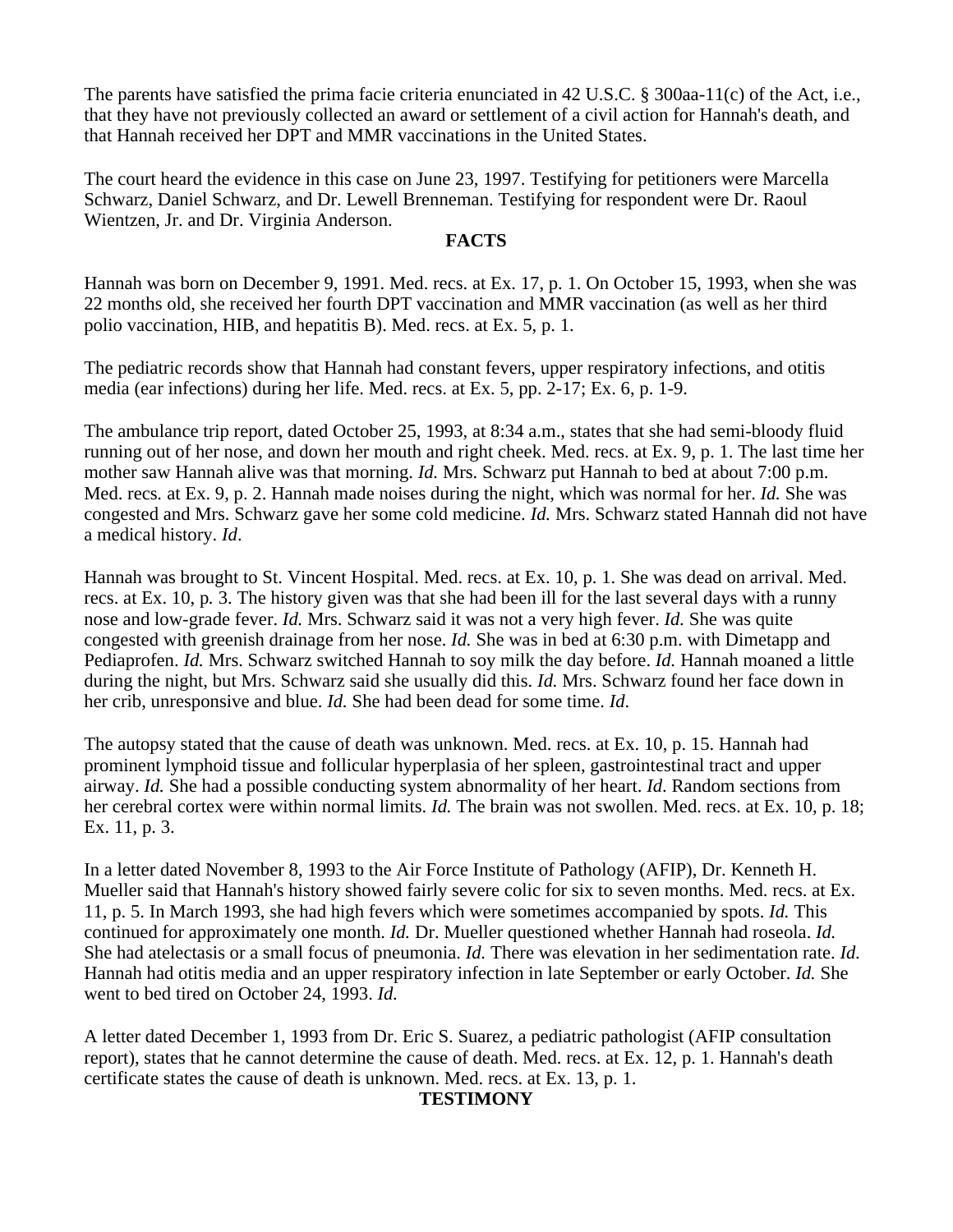Marcella Schwarz testified first for petitioners. Tr. at 12. She was practicing law in 1993, as was her husband, Daniel L. Schwarz. Tr. at 21-22. After Hannah's first DPT vaccination on February 17, 1992, she had a low-grade fever. Tr. at 16. She was always sick. Tr. at 16-18. Her congestion started before her first DPT vaccination. Tr. at 16-17. She also had colic. Tr. at 17. Hannah had her second DPT vaccination on July 1, 1992 and had congestion. Tr. at 18. She had her third DPT on September 15, 1992 and had congestion and a fever. Tr. at 19. Her vaccination sites were also sore. *Id*. In the spring of 1993, Hannah experienced joint pain. Tr. at 14. She would say "Ow" when they touched her. Tr. at 14-15. On April 5, 1993, Hannah turned blue at day care. Tr. at 21. During the last week of her life, she cried. Tr. at 20.

Daniel L. Schwarz testified next for petitioners. Tr. at 22. He went to the day care center and took Hannah to the doctor. Tr. at 23. She had ear infections all the time. *Id.* There were traces of blue around her lips when he got to the day care center. Tr. at 24. When Hannah was asleep, they had a hard time waking her up. Tr. at 24-25.

Mrs. Schwarz added that Hannah liked baths and swimming pools. Tr. at 26. From April 1993 - October 1993, Hannah had high fevers in both the morning and afternoon. Tr. at 26-27. After Hannah turned blue, they took her off Bactrim. Tr. at 27. Hannah contracted pneumonia in April of 1993. Tr. at 28. She was on a machine three times a day for breathing to help clear up her congestion. Tr. at 27. Her fever was high. *Id.* The day care measured it. *Id.* The fevers lasted for several weeks. *Id.*

Hannah was approximately thirty pounds when she died. Tr. at 28. Her birth weight was nine pounds, six ounces. *Id.* Mrs. Schwarz took Hannah to her brother's wedding in Boston. *Id.* She seemed better, but still whined. *Id.* She also slept a lot and sweated profusely. *Id.* When they returned from the wedding, her nose was running. *Id.* On May 4, 1993, her fever shot up after going back on Bactrim. Tr. at 29-30. Mrs. Schwarz gave her Tylenol. Tr. at 30. Hannah's movements were jerky. *Id.* When she was sick, she cried constantly. *Id.*

In the summer of 1993, Hannah slept an awful lot. Tr. at 33. She was congested but not febrile. *Id.* She slept from 7:30 or 8:00 p.m. until 7:30 a.m., plus a two- to three-hour nap in day care. Tr. at 34. Thus, Hannah was sleeping fourteen to fifteen hours a day in the spring and summer of 1993. *Id.* By contrast, in the winter of 1992, she was sleeping twelve to fourteen hours a day. Tr. at 34-35.

Hannah had her fourth DPT with MMR on October 15, 1993. Tr. at 36. She cried inconsolably for thirty minutes. *Id.* The vaccine site was sore. *Id.* She had a fever, but it was not high. Tr. at 36-37. The fever lasted two to three days. Tr. at 37. She slept the night of October 15, 1993 and she also ate. *Id.* The only difference in her condition was the fever. *Id.* During the week, she began crying again. *Id.*

Mr. Schwarz continued testifying. Tr. at 38. Hannah was in day care that week. *Id.* At night, all she wanted was to be held. *Id.* She slept and was a little cranky. Tr. at 39. She was in day care from 8:30 a.m. to 5:30 p.m. Tr. at 40*.* Day care would call when she had a fever. Tr. at 42.

Hannah moaned at night. *Id.* She always slept on her back. Tr*.* at 43. In March 1993, she had spots on her arms and legs and in the vaginal area. Tr. at 43-44. In the spring of 1993, when she had joint pain, Hannah continued to walk without trouble. Tr. at 45. She did not have any trouble playing. *Id.* During the summer of 1993, Hannah whined and slept a lot. Tr. at 33. Mr. Schwarz did not tell the doctor about the whining or excessive sleep during a September 28, 1993 doctor's visit. Tr. at 45-46*.* Mr. Schwarz assumed that if you slept a lot, you were getting well. Tr. at 46. His main concern was her fevers and ear infections. *Id.* In the summer of 1993, Hannah sweated profusely and slept a lot; however, she did not have ear infections. *Id.*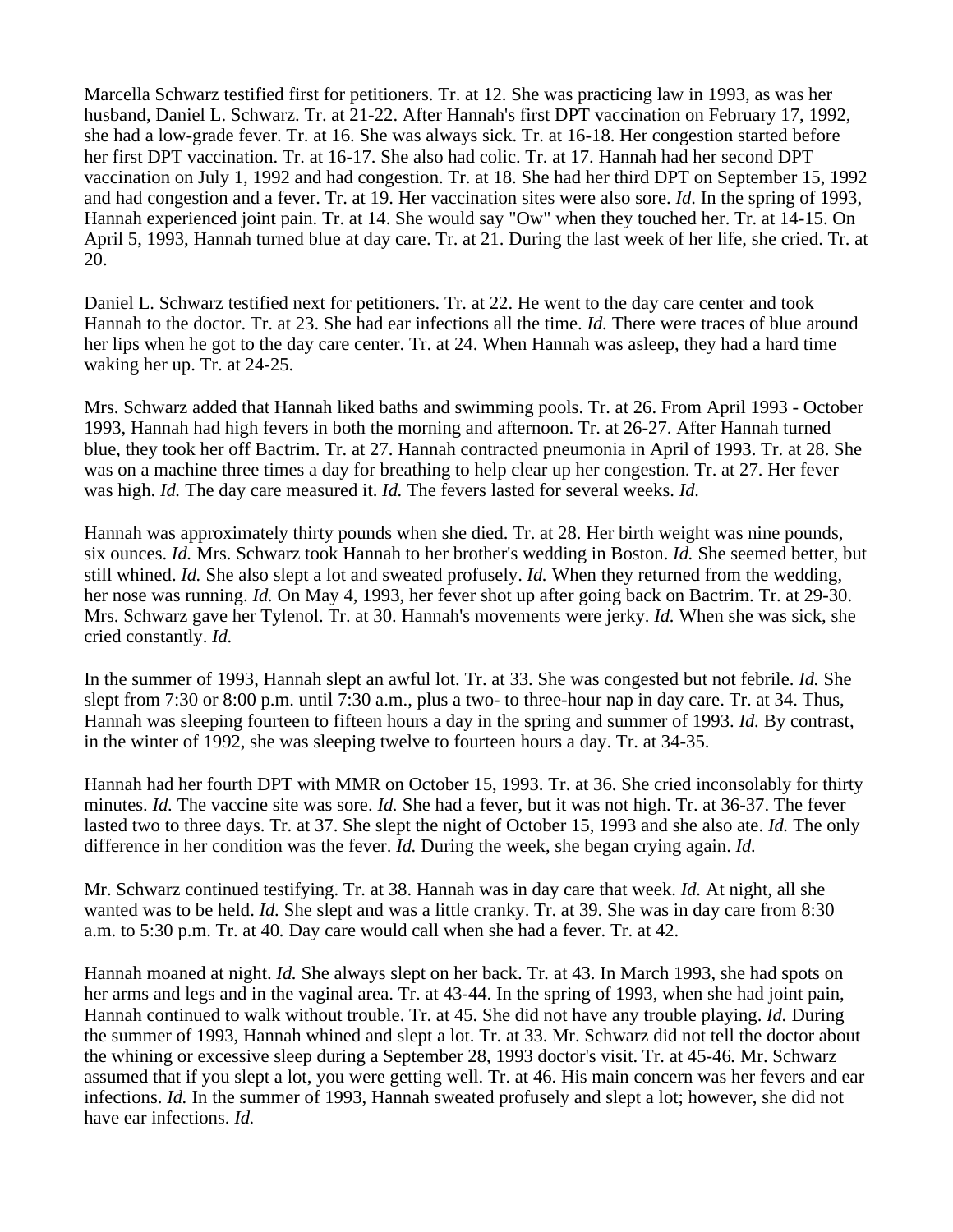From April - October of 1993, Hannah had high fevers all the time. Tr. at 26-27. The Schwarzes were going to take her to the doctor on October 25, 1993 (a Monday). Tr. at 47. She had had a fever only over the past weekend. *Id.* During her last weekend, Hannah slept sixteen hours a night, while also napping. Tr. at 49. Throughout the summer, she experienced vague tiredness and needed to be carried downstairs. Tr. at 50. Hannah's older sister Emily was born with a cleft palate and had several ear infections. Tr. at 51. There is no family history of lupus or rheumatoid arthritis. *Id.*

Dr. Lewell D. Brenneman testified for petitioners. Tr. at 52. He has a Ph.D in immunology. Tr. at 53. He mainly practices medical immunology. *Id.* In his opinion, Hannah's October 15, 1993 vaccinations caused her death. Tr. at 54-55. The basis of his opinion is that Hannah was immune-compromised early in her life. Tr. at 55. She had frequent infections which began at the age of eight weeks. *Id.* She went to the doctor thirty times over a twenty-three month period. *Id.* She had upper respiratory infections, otitis media, and viral infections. *Id.* Hannah had common variable immune deficiency (CVID). *Id.* This condition varies with a broad level of symptoms. Tr. at 56. It was mild, as distinguished from severe immune deficiencies, like AIDS. *Id.*

The three DPT vaccinations in 1992 aggravated her immune-compromised condition. Tr. at 57. Medical literature says that these vaccines, ie., DPT, can cause immune suppression. *Id.* In his opinion, Dr. Brenneman stated that DPT caused the suppression of Hannah's immune compromised condition. Tr. at 62. Adverse effects could require time, depending on the antigen, the susceptibility and the state of the patient's immune system. Tr. at 59. DPT caused aggravation of her immune compromised condition. Tr. at 62.

Hannah's immune system did not keep her free from disease. Tr. at 63. The normal intent of vaccination is to protect the body, but vaccines can cause suppression. Tr. at 64. The sequence of Hannah's termination began with her MMR on October 15, 1993. Tr. at 65. The MMR caused sepsis (her inflamed intestinal mucosa). *Id.* In an immune-compromised patient, a virus causes inflammation, especially in the gastrointestinal tract. Tr. at 67-68. This can occur in a few hours. Tr. at 69.

Hannah had patchy pulmonary edema and lymphocytes in her lungs. Tr. at 70. None were fulminating or overwhelming. *Id.* She had Waterhouse-Fredricksen syndrome, in which there is gram negative sepsis and the body is overwhelmed. Tr. at 70, 73. She had petechie in her heart. (Petechiae are characteristic of coagulation.) Tr. at 70, 73-74. Hannah was ill with a mild measles infection. Tr. at 70. She did not show typical bacterial signs and did not have a primary bacterial infection. Tr. at 70-71. Most children experience multiple vaccinations and infections, but do not have the same susceptibility as Hannah did. Tr. at 72-73.

Hannah's turning blue on May 4, 1993 showed that she was a fragile, unhealthy child. Tr. at 74. Joint pain is fairly frequent in immune deficiency. *Id.* The septic response from the MMR is a gradually increasing process. Tr. at 77. She had patchy infiltrates in her lungs, similar to that of pneumonia. Tr. at 79. Sepsis killed her. Tr. at 80. Sepsis causes bacteria from the intestines to release lethal toxins. *Id.*  When these toxins are released, a decline in blood pressure, shock, and death can ensue. *Id.*

DPT aggravates immune suppression. Tr. at 81. Immunocompromised patients can have a higher rate of reaction to substances. Tr. at 84. Hannah had a deficient immune system. *Id.* If a person with HIV receives hepatitis vaccine, it can aggravate the HIV. Tr. at 91. The person must go on anti-viral therapy. *Id.* Measle virus can affect multiple tissues, including the gastrointestinal tract. Tr. at 92. Hannah had a high lymphocyte count in her gastrointestinal mucosa. *Id.* A process was ongoing in the lining of her gut. *Id.* She had lymphocyte infiltration. *Id.* Lymphocytes often indicate a viral infection. Tr. at 92-93. She did not have a florid massive bacterial infection. Tr. at 93. The virus permeated the lining of her gastrointestinal tract, allowing bacteria to enter her bloodstream, causing sepsis. Tr. at 93-94. If Hannah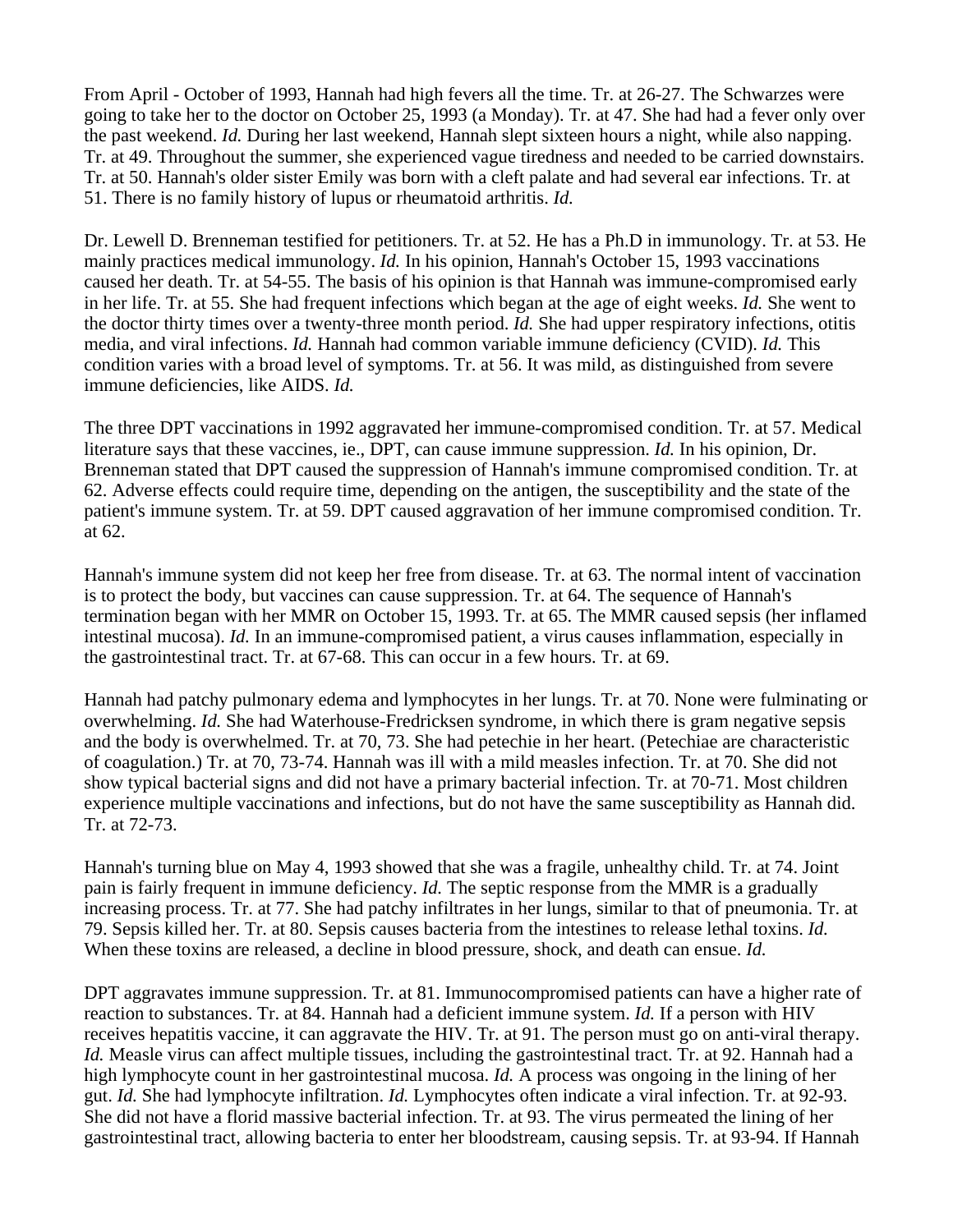had not received MMR, she would have lived. Tr. at 94. Similarly, if she had not received DPT, she would have lived. *Id.*

On cross-examination, Dr. Brenneman admitted he is not board-certified in immunology. *Id.* Currently, ten percent of his patients are children. *Id.* He is not a pathologist. *Id.* Mrs. Schwarz then testified that Hannah had one blood test in April 1993 when she had pneumonia and a high white count. Tr. at 97.

Dr. Brenneman testified that Hannah had normal growth. Tr. at 100. She did not have chronic diarrhea (although Mrs. Schwarz stated that on antibiotics, Hannah had diarrhea). Tr. at 100-101. CVID (common variable immune deficiency) usually occurs in the second decade. Tr. at 101. Dr. Brenneman stated that, in his opinion, Hannah most likely had measles approximately ten days after her vaccination. Tr. at 104. This viral illness led to sepsis which, in turn, led to her death. Tr. at 103. In Dr. Brenneman's opinion, the MMR caused her death, even without CVID. Tr. at 103. It is well-known that measles causes immune suppression. Tr. at 104. Immune deficiencies do not stay at the same level. *Id.* Hannah recovered from pneumonia. *Id.* In one week, her pneumonia cleared on x-ray. Tr. at 104-105*.* Hannah was probably born with a certain amount of immune deficiency. Tr. at 109. The vaccines significantly aggravated this deficiency. Tr. at 109. The measles virus then opened the door to sepsis. Tr. at 110. She did not have an immune system to fight either the sepsis or the measles virus. *Id.* She went downhill. Tr. at 112. At twenty-three months, she was dead from sepsis, with the major aspects of sepsis occurring on the night of her death. *Id.* In Dr. Brenneman's opinion, the MMR caused Hannah to develop sepsis, which resulted in her death. Tr. at 110.

Medical literature does not associate CVID with measles death, but there is a risk of septicemia death. Tr. at 122-1123. CVID is typically associated with a low white count. Tr. at 125. Hannah was atypical during florid infection, having a high white count. *Id.*

Dr. Raoul Wientzen testified for respondent. Tr. at 127. He is board-certified in pediatrics and pediatric infectious diseases. Tr. at 128. He is chief at Georgetown and teaches residents. *Id.* In his opinion, Hannah was not immune-compromised. Tr. at 129. His diagnosis is that CVID depends on the history of recurrent infections. Tr. at 129-130. CVID is a series of infections that are difficult to treat and invasive of many of the body's organs. *Id.* The pediatricians did not think Hannah's illnesses were serious enough to work her up for an immune disorder. Tr. at 130.

Hannah was growing spectacularly well. *Id.* Children with immune deficiency typically have a failure to thrive. *Id.* By her twenty-month visit, she was above the 99th percentile for weight. *Id.* In serious immunodeficiency, the patient has chronic diarrhea. *Id.* Hannah did not have mild immunodeficiency. Tr. at 131. She had many upper respiratory infections. *Id.* The most common reasons for upper respiratory infections are exposure to illnesses in day care and an underlying allergic problem. *Id.*  Allergy is essentially hyperimmunity, where the immune system overreacts to various stimuli, such as, dust, viruses or mold. *Id.* Hannah was exposed to illnesses and was probably allergic to tobacco. Tr. at 132. She was also allergic to Bactrim and soy milk. Tr. at 29, 143.

All of Hannah's allergies are common in children with recurrent otitis media. Tr. at 132*.* She was not allergic to MMR . *Id.* She ate eggs. *Id.* Hannah died because of overwhelming sepsis in a short period of time. Tr. at 133. She had petechiae on her chest. *Id.* Sepsis occurs in healthy people. *Id.* Immune deficiency is not necessary to contract sepsis. *Id.* The most common reason for sepsis is an upper respiratory infection which causes inflammation in the nose and back of the throat. Tr. at 133-134. The average child has five upper respiratory infections in his or her first year. Tr. at 134.

There is no evidence of measles infection in Hannah's inner organs. Tr. at 135. Children with severe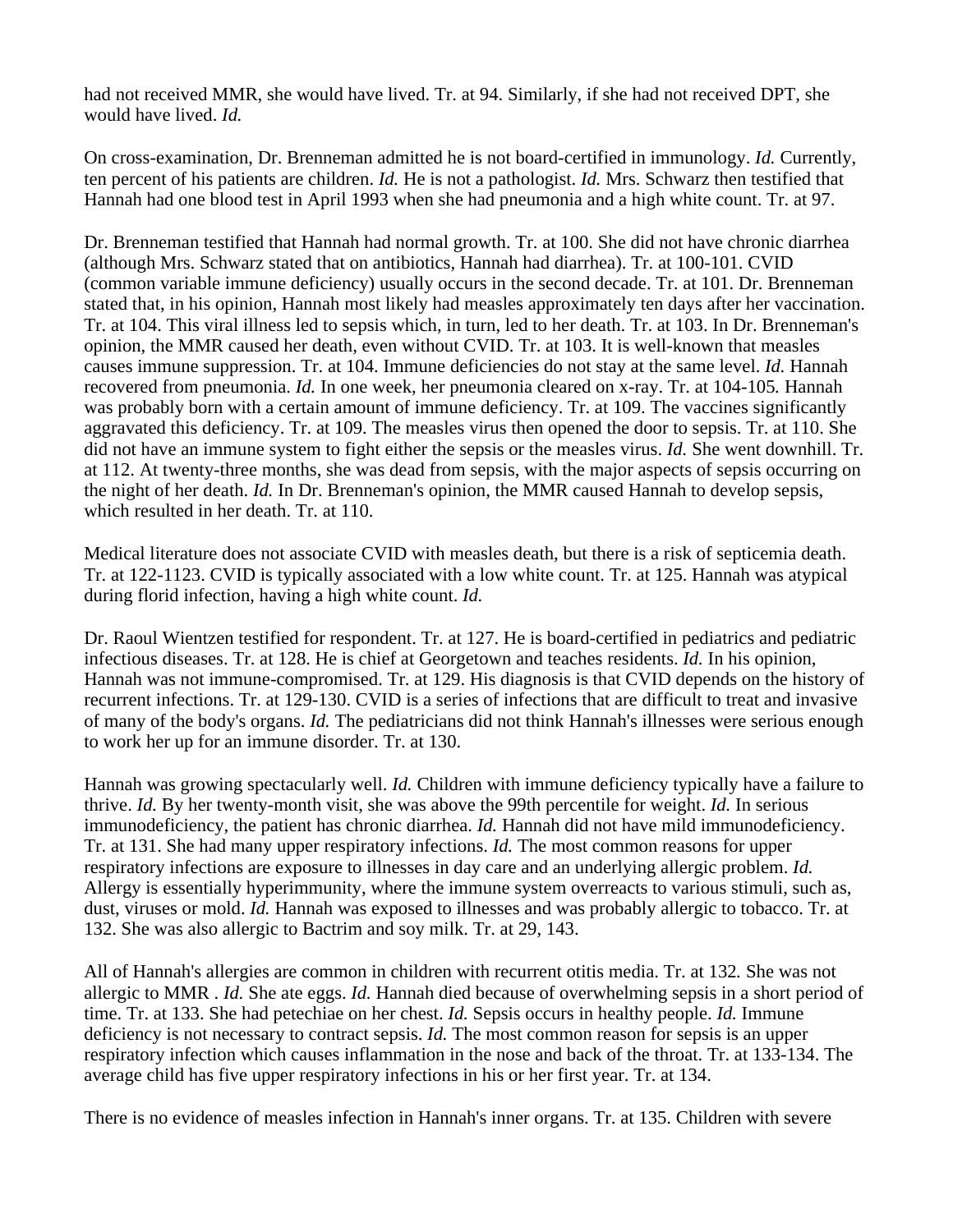combined immunodeficiency (SCIDS), who are going to die of measles, contract giant cell pneumonia. *Id.* In Dr. Wientzen's opinion, Hannah did not have this nor did she have an aggressive form of measles induced by purported immune deficiency. Tr. at 136. Hannah did not have any immune deficiency in the summer of 1993. Tr. at 137. Children with serious immune disorders that could be fatal with the introduction of a measles vaccine do not have long respites of good health. *Id.*

When she developed a lower respiratory problem (possibly pneumonia), Hannah got better on erythromycin in a week. Tr. at 139. Thus, she did not have an immune system problem. *Id.* People with severe immunodeficiency disease rupture their ear drums. Tr. at 140.

This did not happen to Hannah. *Id.* Dr. Wientzen did not have an answer for Hannah's bone pain. *Id.* Her excessive sleeping could be due to her allergic diathesis. Tr. at 142.

There was a tremendous amount of normality in Hannah's autopsy. Tr. at 145. There is a good history of an upper respiratory infection before she died. *Id.* She had a very rapid death. *Id.* Her lymph tissue was normal for her age. Tr. at 146. There is no evidence that DPT aggravates immune deficiency in a child. Tr. at 147. DPT boosts immunity; it does not suppress it. Tr. at 153. There is no evidence that measles was the viral illness that predated or antedated Hannah's sepsis. Tr. at 148.

CVID can appear at any age, but it typically appears at the second and third decade. Tr. at 154. Hannah had recurrent otitis media. Tr. at 155. Her disease began before the DPT vaccination. Tr. at 155. She had thirty-one visits to the pediatrician and clinic in twenty-three months. Tr. at 157. Dr. Wientzen sees children with recurrent otitis media, like Hannah, all the time. *Id.* Exposure and allergies, however, are the underlying cause of their infections. *Id.* It is more common for Dr. Wientzen to treat children with infections caused by exposure and allergies than by CVID. *Id.*

On April 1, 1993, Hannah was diagnosed as having prolonged viral illness. Tr. at 158. She had mycoplasma (walking) pneumonia. *Id.* This was diagnosed on April 7, 1993. Tr. at 159. In Dr. Wietzen's opinion, Hannah did not have a compromised immune system. *Id.* Children with underlying allergic diathesis react poorly to colds. Tr. at 164. Allergies can cause fever. Tr. at 165. Any vaccine and almost any infection turns on the immune system. Tr. at 165-166. SCIDS is a congenital immune disorder of the T and B cells. Tr. at 166. AIDS is a T cell disorder in adults. Tr. at 166. SCIDS is not a model for HIV. *Id.* The pathophysiology of AIDS is very peculiar. Tr. at 165. The virus infects cells best when they are stimulated. *Id.*

Measles and measles vaccine can cause an upper respiratory infection. Tr. at 166-167. A viral infection can break down the gastrointestinal tract to permit sepsis. *Id.* Hannah's gastrointestinal tract was intact to the pathologist who did the autopsy. Tr. at 168. Her lymphocytes were normal in her gastrointestinal tract. *Id.*

One does not need an upper respiratory infection to have sepsis, although most of the time, the person has a cold. Tr. at 171. Measles does not have a symptomatic gastrointestinal tract infection. *Id.* There is no evidence that measles vaccine reactions are associated with sepsis from the upper respiratory manifestations that occur during the course of such reaction two weeks after the vaccination was administered. Tr. at 173. After receiving a measles vaccine, children can have a fever, a mild upper respiratory infection, and a trivial rash. Tr. at 174.

Many viral infections cause sepsis. *Id.* Millions of children receive MMR. Tr. at 175. No measles vaccine correlates with sepsis. *Id.* In the vast majority of children who get sepsis, organisms in the upper respiratory tract, not the gastrointestinal tract, enter the blood from inflammation in the nose and throat.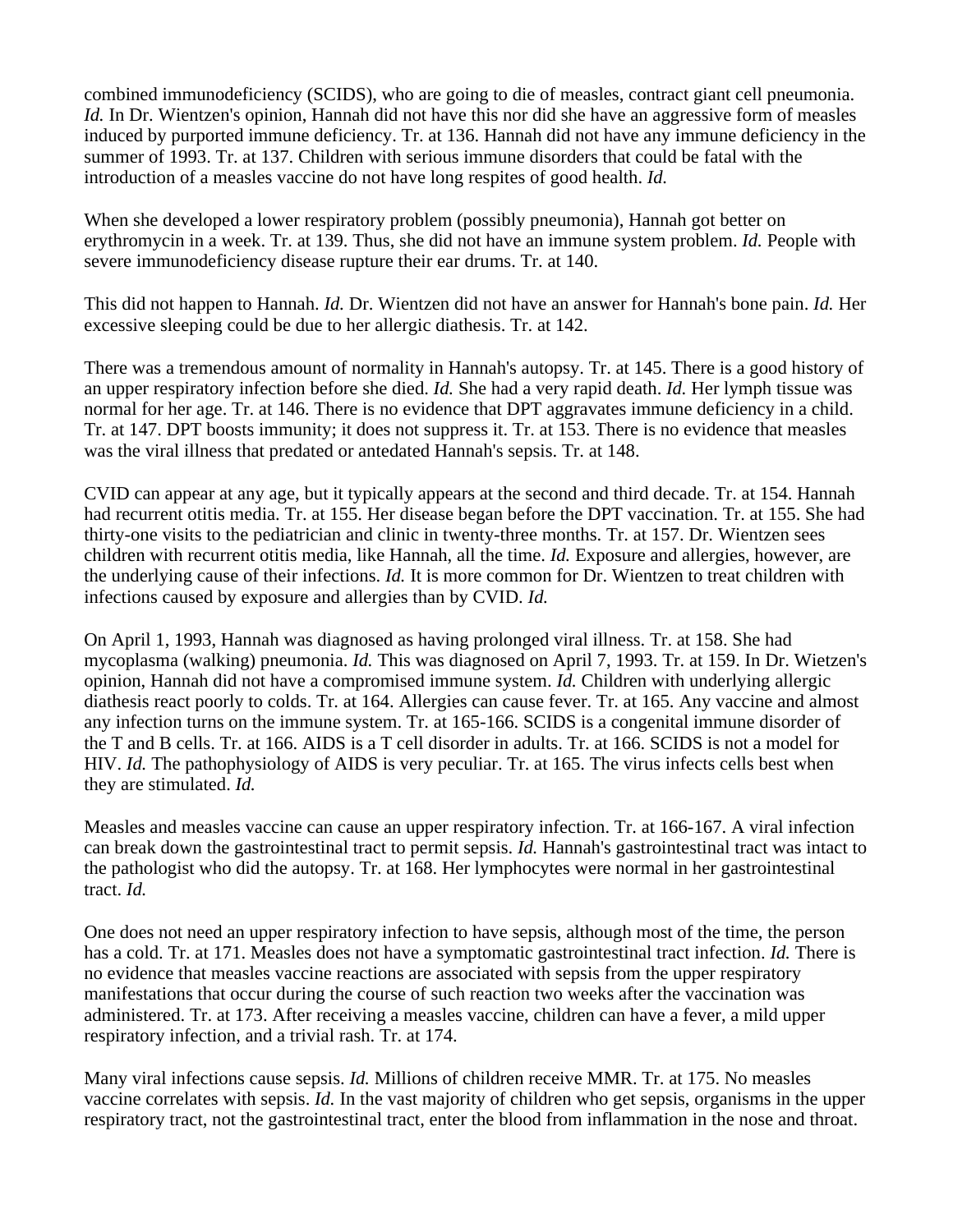Tr. at 177-179.

Dr. Virginia Anderson testified for respondent. Tr. at 181. She is board-certified in pathology, pediatrics, and pediatric pathology. Tr. at 182. It is her opinion that an overwhelming rapid sepsis caused Hannah's death. Tr. at 183. She had petechiae on her chest, neck, and shoulders. *Id.* She had leucocytosis and multiple viscera in her spleen, lungs, and liver. *Id.*

Dr. Anderson testified that Hannah did not have immunodeficiency disease. Tr. at 184. She would have had an abnormal thymus (atrophied due to depletion of T cells). *Id.* Her epithelial structures were present and her thymus was of normal weight. Tr. at 185. In immunodeficiency disease, the lymphoid follicles have a deranged pathology. Tr. at 186. Hannah had normal reactive follicles. *Id.* After a number of upper respiratory infections, it is common to have hyperplasia of lymphoepithelial structures. Tr. at 187-88. Hyperplasia indicates an intact immune system. Tr. at 188. Hannah had follicular hyperplasia in her gastrointestinal tract and upper airway. Tr. at 187.

Hannah was above two standard deviations for weight. Tr. at 188. Usually, a child with immunodeficiency has failure to thrive. *Id.* If she had severe immunodeficiency, there was a risk of measles after vaccination. Tr. at 189. Dr. Anderson has never seen a measles vaccine death on autopsy. Tr. at 190.

Hannah's autopsy was normal except for the petechiae. Tr. at 191. Petechiae are capillaries leaking (splinter hemorrhages). *Id.* It signals overwhelming sepsis. *Id.* There is no evidence of bleeding in Hannah. *Id.* There is no indication of the cause of her sepsis. Tr. at 192. Dr. Anderson did not understand Dr. Brenneman's description of the pathogenetic mechanism. *Id.*

The lymphoid cells in the epithelium in her respiratory tract were normal. Tr. at 193. She did not have oral thrush, a frequent sign of immune deficiency. *Id.* In Hannah's immune system, all the players were there and in proper proportion. Tr. at 195.

Dr. Anderson stated that her testimony applies to CVID. Tr. at 196. CVID is identified by aberrations of the immune system and an atrophic thymus. *Id.* The thymus instructs all the peripheral immune system: the gastrointestinal tract, the lymph nodes and the spleen. *Id.* CVID is more common in adults. Tr. at 197*.* Hannah's immune system at autopsy was robust. Tr. at 198. There is a relationship between structure and function. Tr. at 200. If someone has a poor immune system, he or she will have a poor structure. *Id.* Depletion of thymocytes is the first sign of poor immune function. Tr. at 201. Hannah had a beautiful collar of thymocytes in her spleen. Tr. at 202. She had a reactive follicle, which shows that her spleen functioned. *Id.*

Dr. Brenneman took the stand again and stated that he concurred with Dr. Wientzen that measles primarily occurs in the throat and rarely in the gastrointestinal tract. Tr. at 204. However, sepsis can be contracted from a measles infection in the throat. *Id.* He said one cannot determine function from structure. Tr. at 205.

Dr. Brenneman supplemented his testimony with literature that petitioners provided to the court. P. Ex. 18, Exs. A-KK. The first article<sup>(2)</sup> finds a relationship between measles vaccine and death from viral infection primarily in individuals who are immunocompromised.

# **DISCUSSION**

To satisfy their burden of proving causation in fact, petitioners must offer "proof of a logical sequence of cause and effect showing that the vaccination was the reason for the injury. A reputable medical or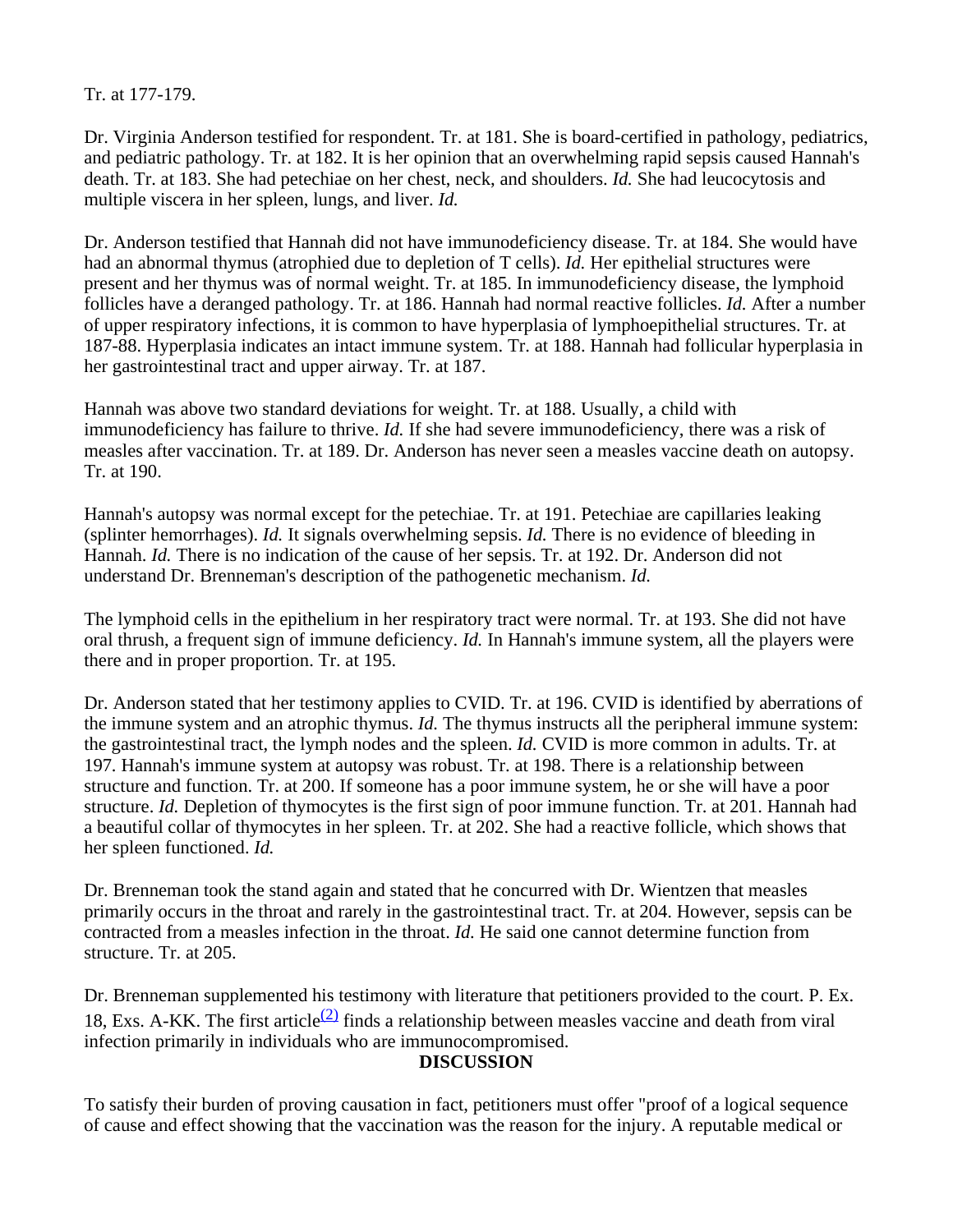scientific explanation must support this logical sequence of cause and effect." Grant v. Secretary, HHS, 956 F.2d 1144, 1148 (Fed. Cir. 1992). Agarwsal v. Secretary, HHS, 33 Fed. Cl. 482, 487 (1995); see also Knudsen v. Secretary, HHS, 35 F.3d 543, 548 (Fed. Cir. 1994); Daubert v. Merrell Dow Pharmaceuticals, Inc., 509 U.S. 579 (1993).

"[E]vidence showing an absence of other causes does not meet petitioners' affirmative duty to show actual or legal causation." Grant, supra, 956 F.2d at 1149.

Dr. Brenneman testified that all of Hannah's DPT vaccinations worsened her immunocompromised condition, but there is no evidence in the medical records to support his opinion. Moreover, Mrs. Schwarz's testimony does not indicate a worsening of Hannah's condition after each DPT, beyond a transient reaction. Since Mrs. Schwarz gave a history to St. Vincent Hospital stating that Hannah was ill with a runny nose and low-grade fever during the last several days before she died, the court must assume that the fourth DPT had nothing whatsoever to do with her final illness and death. The date of vaccination was October 15, 1993 while the date of death was ten days later, October 25, 1993. Several days could be four or five. That would indicate Hannah's illness began about October 20 or 21, 1993, off-Table from the DPT vaccine.

Dr. Brenneman's testimony would not support a conclusion that Hannah's fourth DPT caused her final illness and/or death. There were no symptoms attributable to DPT about which Dr. Brenneman testified. His theory was that DPT weakens the immune system, particularly in someone who is immunocompromised. However, there were no symptoms in Hannah's case to which the court could point in ascertaining that this worsening actually happened.

All the experts agreed that Hannah died from sepsis. The issue, however, is what caused the sepsis, the measles vaccine or an upper respiratory condition. (Respondent did not have any burden to prove that an upper respiratory infection caused the sepsis; the sole burden remained with petitioners to prove that measles vaccine caused the infection leading to sepsis.) Petitioners alleged that MMR caused Hannah to contract measles virus, which led to sepsis and her subsequent death. The battle of the experts (Brenneman versus Wientzen) devolved around the locus of the primary infection from sepsis.

Dr. Brenneman opined that Hannah's primary infection was in her gastrointestinal tract (inflamed intestinal mucosa). Hannah had a high lymphocyte count in her gastrointestinal mucosa. But, Dr. Wientzen testified (and Dr. Brenneman agreed later) that if the measles vaccine had indeed caused Hannah to contract measles, the locus of the primary infection from sepsis would have been her upper respiratory tract, not her gastrointestinal tract. Measles virus infection does not begin in the gastrointestinal tract.

This destroys Dr. Brenneman's basis for explaining how the measles vaccine could have caused sepsis in Hannah, leading to her death. Since the primary infection could have been only in the respiratory tract if derived from measles vaccine, but Hannah's primary infection was in her gastrointestinal tract, then measles vaccine could not have caused it. Hannah's lymphocyte count in her lungs was not overwhelming or fulminating compared to her gastrointestinal tract. Once her sepsis began, the infection overwhelmed her entire system and she died.

In light of the court's holding that Hannah's sepsis could not have come from a measles infection due to her measles vaccination because the source of the sepsis was not her upper respiratory tract, whether or not Hannah had immunodeficiency is moot. However, the court would note that it was highly impressed with Dr. Wientzen's testimony. He is board-certified in pediatric infectious diseases, while Dr. Brenneman is not board-certified in immunology. Less than ten percent of Dr. Brenneman's patients are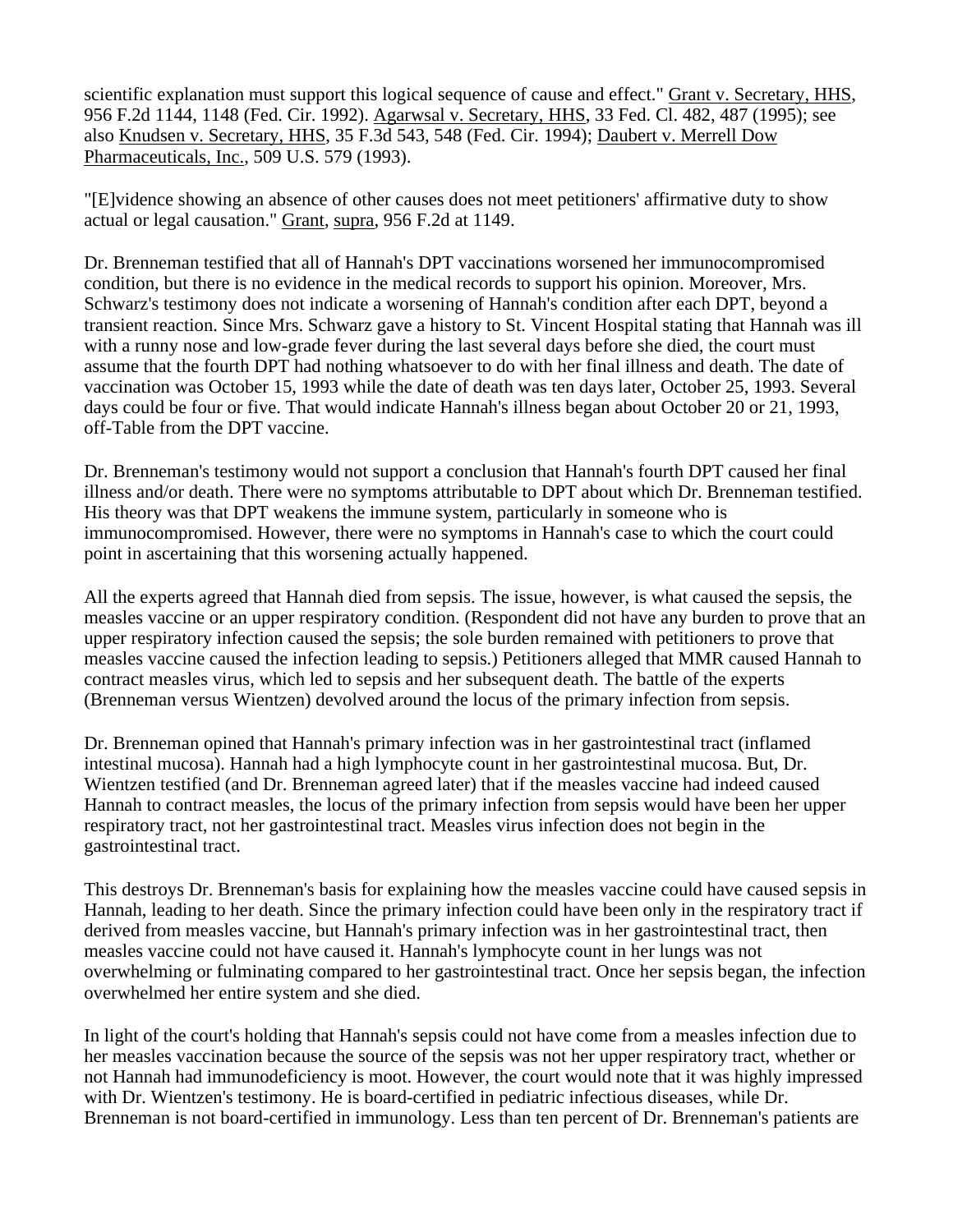children, whereas Dr. Wientzen is also a board-certified pediatrician, associate professor of pediatrics and chief of pediatric infectious diseases at Georgetown University, Children's Medical Center, and teaches residents. Dr. Brenneman testified that Hannah had CVID, but also admitted that it usually occurs in the second decade. Hannah was less than two years old when she died. Dr. Wientzen testified that children with CVID typically fail to thrive, but Hannah was growing spectacularly well. Hannah had a number of allergies (e.g., to Bactrim, soy milk), but was not immunodeficient. If she had been immunodeficient, she would not have had a healthy summer in 1993.

Dr. Wientzen testified that healthy people contract sepsis. The most common reason is an upper respiratory infection which inflames the nose and back of the throat. Hannah had many upper respiratory infections in her twenty-two months of life. Dr. Wientzen testified that Hannah did not have measles infection in her inner organs. Contrary to Dr. Brenneman's thesis that DPT suppresses immunity, Dr. Wientzen testified that it boosts immunity, which is the purpose of administering the vaccine.

Exposure to day care is the most frequent cause of upper respiratory infection in children Hannah's age. Hannah was in day care while her parents practiced law. Besides many upper respiratory infections, Hannah had recurrent otitis media. She saw the doctor thirty-one times in her life. Dr. Wientzen testified that he sees children like Hannah all the time. The underlying cause of their infections is exposure and allergies, both of which Hannah had.

Confirming Dr. Wientzen's testimony was that of Dr. Virginia Anderson, also board-certified in pediatrics as well as in pediatric pathology and pathology. She agreed that sepsis caused Hannah's death. She also testified that Hannah did not have immunodeficiency disease, giving pathological reasons for her opinion. Petitioners never countered this testimony with their own pathological expert. The cause of Hannah's sepsis is not apparent pathologically. Her immune system, according to Dr. Anderson, was robust. The more persuasive evidence from Drs. Wientzen and Anderson is that Hannah was not immunocompromised.

The literature that petitioners submitted was unavailing either because Hannah did not fit into the immunocompromised category of those few articles describing death in a measles vaccine recipient or because the articles discussed a wide range of conditions and vaccinations which have no relevancy to the facts of this case. The court cautions counsel against inundation of the record with medical articles that seem inapplicable, particularly when petitioners' own expert does not specifically refer to them in his testimony.

Petitioners have not prevailed in proving an off-Table causation in fact injury and death from either the fourth DPT or measles vaccine. Moreover, they have not prevailed in proving a causation in fact significant aggravation of a purported immunocompromised state from either vaccine. **CONCLUSION**

This case is dismissed with prejudice. In the absence of a motion for review filed pursuant to RCFC Appendix J, the clerk of the court is directed to enter judgment in accordance herewith.

# **IT IS SO ORDERED.**

DATE Laura D. Millman

\_\_\_\_\_\_\_\_\_\_\_\_\_\_\_\_\_\_\_\_\_\_\_\_\_ \_\_\_\_\_\_\_\_\_\_\_\_\_\_\_\_\_\_\_\_\_\_\_\_\_

Special Master